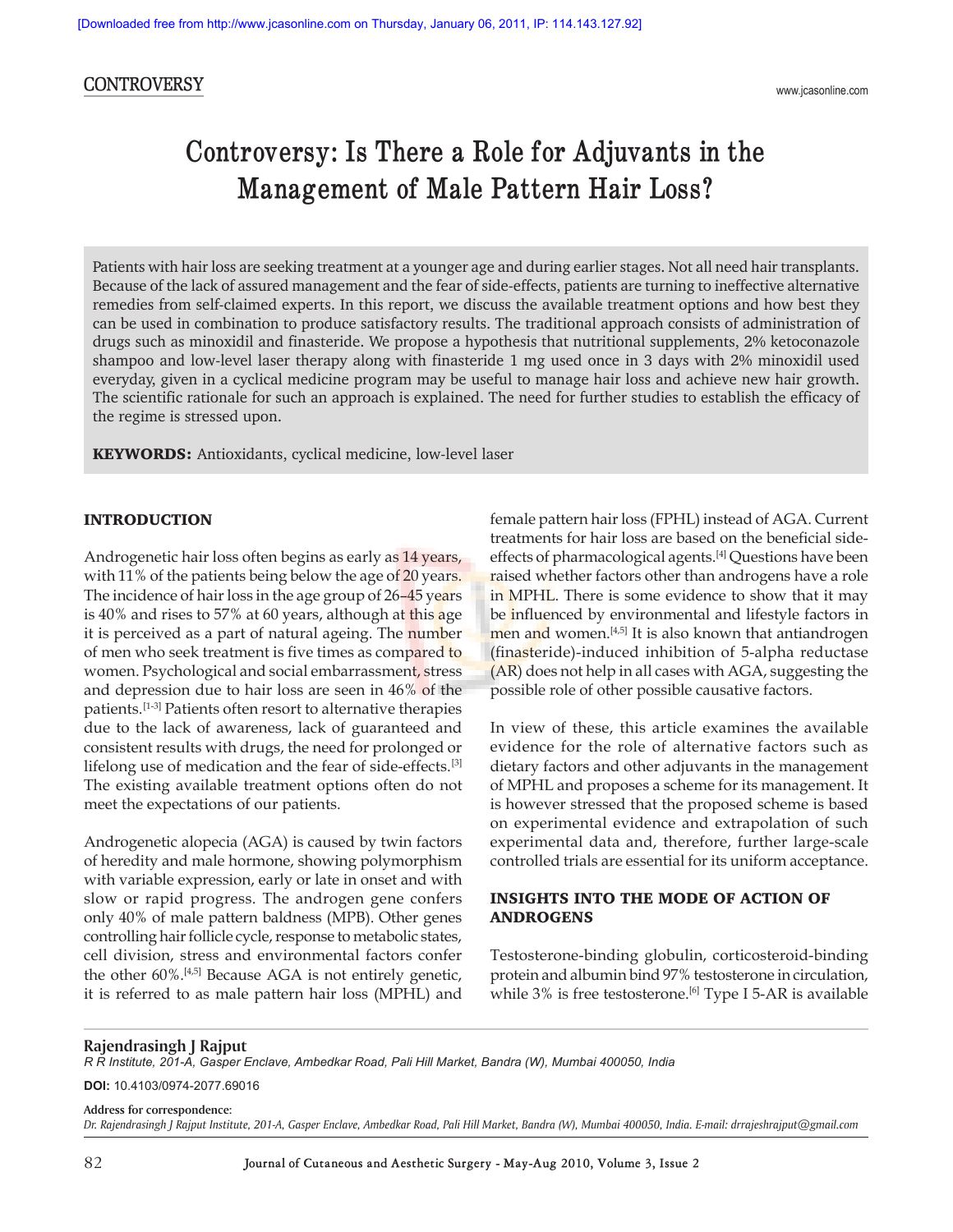in the pilosebaceous unit.<sup>[7]</sup> Type II 5-AR is found on the outer root sheath of the hair follicles, prostate and dermal papillae. At all these sites, the testosterone is converted to dihydrotestosterone  $(DHT)$ ,<sup>[7]</sup> which binds with the cytosol androgen receptor and is carried into the cell nucleus, where it binds to DNA and produces an mRNA leading to miniaturization of the follicles.<sup>[6,7]</sup> But, there are alternative pathways. Testosterone can be converted to DHT in the circulation and can enter the cell directly without 5-AR or the receptors. Testosterone can find a different cytosol receptor to reach the nucleus and DNA. Other androgens like dehydroepianderosterone sulphate (DHEAS) can also enter the cell directly and get converted to DHT. Diminished levels of enzymes like aromatase, adenylate cyclase and cyclic AMP cause poor hair growth, suggesting the involvement of unknown mechanisms.<sup>[6]</sup> These may be the reasons why we cannot offer the same benefits to all patients using DHT suppression alone.

# LIMITATIONS OF PHARMACOLOGICAL THERAPY: SIDE-EFFECTS OF MINOXIDIL AND FINASTERIDE

A combination of minoxidil and finasteride is more effective than each of them used alone.[8] However, a minimum period of 4–6 months or more is required before significant clinical improvement is noticed. There are several apprehensions in the minds of patients about the use of drugs. Often, the side-effects of the drugs are exaggerated in the lay media and by practioners of alternative medicine, resulting in poor patient compliance. Several factors therefore need to be considered while starting the treatment:

- 1. Finasteride 1 mg daily does not show any side-effects in 98% of the cases. Common side-effects of finasteride are reduced libido and reduced seminal volume, seen in 2% of the cases. Of these, 1% is a "nocebo" effect, [9] which improves with continued therapy. This effect is not due to the pharmacological action of the medicine but results from the psychological awareness of the possibility of the side-effects. The other 1% of the side-effects are completely reversible after 5 days of discontinuation of the medicine.<sup>[9]</sup>
- 2. The main side-effects of minoxidil include pruritus, allergic dermatitis, palpitation, scalp irritation, worsening of seborrheic dermatitis, and hypertrichosis in women, on the face, arms, chest and sacral area. Minoxidil is preferably avoided in pregnant and breast feeding women.<sup>[10,11]</sup> Use of new propylene glycol-free, minoxidil gel and foam has reduced these side-effects.[12]

Thus, it can be seen that serious side-effects due to these drugs are rare. However, a large number of patients stop the treatment after a few months. Hence, there is a need for more effective and alternate therapies.

## ALTERNATE HYPOTHESIS FOR ANDROGENETIC ALOPECIA

While the role of androgens is undisputed, other hypotheses have been proposed:

1. Oxidative stress directly affects the cell membrane<sup>[13,14]</sup> and facilitates entry of DHT, DHEAS and other damaging factors into the cell. Reactive oxygen species (ROS) cause sebaceous gland hyperplasia, promoting increased type I 5-AR enzyme activity and higher DHT formation.[15] Action of androgens is mediated through increased generation of superoxide, which is neutralized by super oxide dismutase (SOD).<sup>[15]</sup> SOD mimetics are used to reverse miniaturization, e.g. copper binding peptide, prazotide copper.<sup>[16]</sup> The SOD in the mitochondria contains manganese (Mn SOD). SOD in the cytoplasm contains copper and zinc (CuZnSOD).[15] All these minerals are essential for hair growth. Active small molecule antioxidants are ascorbic acid (vitamin C), tocopherol, lipoic acid, uric acid, glutathione and polyphenol. Antioxidants scavenge-free radicals.<sup>[15]</sup>

Lipid-soluble and water-soluble small molecule antioxidants act in the extracellular space.[15,17] These are alpha-tocopherol (vitamin E 100–200 IU per day), beta-carotene, carotenoids, alpha-carotene, lycopene, lutein and zeaxanthine. Vitamin C, the water-soluble antioxidant, helps in biosynthesis<sup>[15]</sup> and is the first-line antioxidant in plasma against different ROS.<sup>[15]</sup> Other useful scavengers are pyridine-N-oxides such as 3-carboxylic acid pyridine-N-oxide and its esters.[15] Nitric oxide (NO) initiates and maintains hair growth while superoxide inhibits hair growth. Use of arginine can enhance NO and promote angiogenesis for new hair growth.[15]

All these evidence show that there may be a role for oxidative stress in hair loss.

- 2. Another study suggests an alternate mechanism of action of DHT resulting in miniaturization of hair follicles. According to this hypothesis, the adult cranial bones, especially the frontal and parietal bones, continue to grow in size even in adulthood under the influence of DHT, thus resulting in bone expansion and remodeling, which, in turn, compromises the blood flow through the capillary network in these areas and thus initiates miniaturization of hair follicles in the affected area.[18]
- 3. There is evidence suggesting that regular aerobics and weight training can reduce the free testosterone level in the blood in such people and thus have a beneficial effect in pattern hair loss.[19,20] But, only weight training without aerobics can often increase serum free testosterone levels and susceptibility to hair loss.[21-24]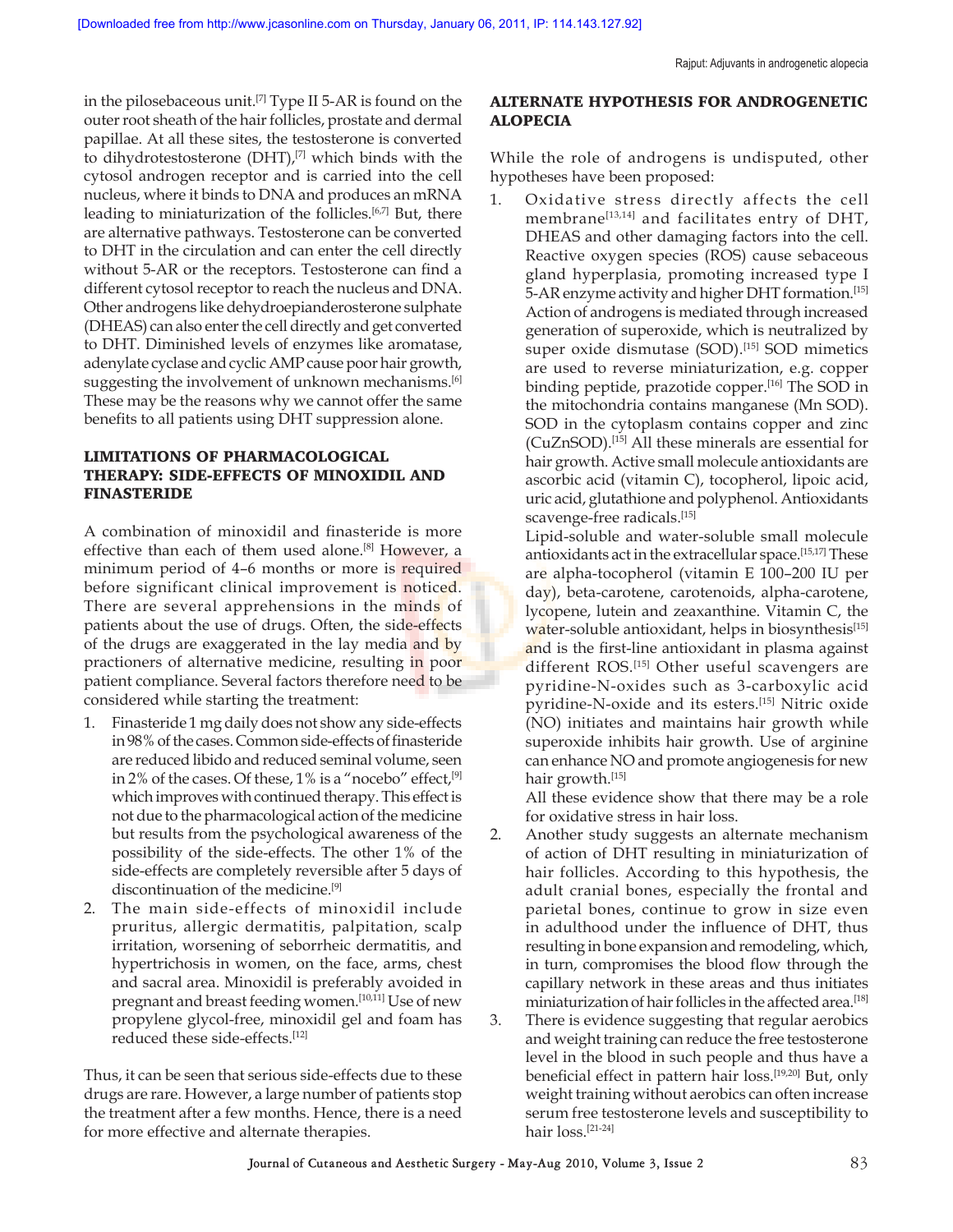Rajput: Adjuvants in androgenetic alopecia

These hypotheses suggest that alternative medical treatments deserve consideration in the management of pattern hair loss. These options are considered below:

### Importance of nutrition for the anagen phase

To re-enter anagen from a resting phase, the dermal papilla cells show a high spurt in cell division and increased growth rate at the onset of the cycle. This requires a good supply of nutrients and a toxin-free environment for the growing cells. If these requirements are not met, the resting phase is prolonged and the growth phase fails to commence.[25] Hair loss is associated with anemia, which may not be detected.<sup>[26,27]</sup> Low iron levels are compensated by re-absorption of iron from the spleen, bone marrow, etc. In such compensated states, low serum level may not always be identified, but iron is not available for the growing hair.[26,27] Serum ferritin is raised in inflammatory disorders and the ironbinding capacity can be high in a low-iron state due to low percentage saturation.<sup>[27]</sup> Blood calcium levels are continuously maintained in exchange with bone and hair.<sup>[27]</sup> Hypoproteinemia is associated with thin, dry, brittle hair and hair loss.[27,28] Antioxidants and nutritional supplements have to be used even in clinically normal levels of iron, calcium, amino acids, vitamins and minerals in order to achieve hair growth. These can be better used in a preventive low dose, once in 3 days, instead of a higher everyday use in therapeutic dosage.

### Possible role of low-level laser therapy

The Hungarian researcher, Mester, in 1967, found that 500 milliwatts, low-power, 694 nm ruby laser increased hair growth on the backs of shaved mice.<sup>[29]</sup> Possible role of low-level laser therapy (LLLT) has been used to reduce inflammation and enhance wound healing.<sup>[29]</sup> LLLT is proposed to act by stimulation of mitochondria to produce more ATP and cyclic AMP, with activation of response to oxidative stress,[30-32] displacing NO from the cells and allowing more oxygen to enter. Released NO also induces vasodilatation and improves blood flow to the hair roots. In routine practice, LLLT may not be advised alone but has benefits when used as adjunct to the medicines and also helps in post-transplant cases. [33,34] Another study that used the Hairmax laser comb in patients with AGA also suggested that there was both subjective and objective improvement in the hair density, texture and hair fall.[35]

## Possible role of anti-inflammatory medications in the treatment of MPHL

In AGA, scalp biopsies show decreased anagen hair and increased vellus hair. There is perifollicular lymphocytic infiltration and perifollicular concentric fibrosis around the upper and lower follicles,<sup>[36]</sup> suggesting that antiinflammatory treatments may benefit such patients.

## Role of ketoconazole

2% ketoconazole shampoo is an antifungal effective in seborrheic dermatitis, has an anti-inflammatory effect and reduces Malassezia colonization of the scalp. It also has local DHT suppression activity, which may be useful in the management of pattern hair loss.[37,38]

## HYPOTHESIS FOR AN ALTERNATIVE REGIMEN IN PATTERN HAIR LOSS

Based on these hypotheses, we propose an alternative regime as follows. The principles of this proposed regime are:

- a) To prevent the hair from miniaturization using finasteride, promote hair growth using minoxidil and support growing cells using antioxidants, vitamins, iron, folic acid, biotin, calcium, minerals and amino acids.
- b) Another principle is to use the least-effective doses of drugs to minimize their side-effects, which helps to allay the anxiety of patients about sideeffects and leads to better compliance. Recalling original finasteride dose studies, even 0.2 mg per day caused 55% DHT suppression, while 5 mg per day achieved 69% DHT suppression.[39] The plasma half-life of finasteride is 6–8 h and tissue binding is 4–5 days. Considering these facts, we propose that finasteride 1mg be used once in 3 days. This approach gains confidence of the patients that the low dose and the break of 2 days will keep them free of side-effects. Minoxidil, ketoconazole shampoo, antioxidants and nutritional supplements are combined with this twice-weekly finasteride.

## DIETARY AND LIFE STYLE MODIFICATIONS TO IMPROVE HAIR GROWTH

Masumi Inaba of Japan has shown a cause and effect relationship between the diet and the severity of hair loss through documentation and scalp biopsies.[27] Fried foods and red meat are avoided to reduce the overall activity of oil and sebum glands, as these are the sites for 5-AR enzyme activity, and hyperactive glands may lead to more conversion of DHT.[13] It also reduces the accumulation of free radicals, which are harmful to rapidly dividing cells. Next is to avoid sugar-based foods, such as chocolates, pastries and sweets; however, some sugar in tea or coffee is permitted.[27,28] Increased sugar leads to insulin release, which, in turn, causes release of testosterone from its binding protein and makes it available for conversion to DHT. High-fat foods, fried foods and bakery products are avoided. Foods with artificial flavours, taste makers, additives, preservatives and colas are avoided as these chemicals lead to the formation of free radicals in the body.[27] Chinese foods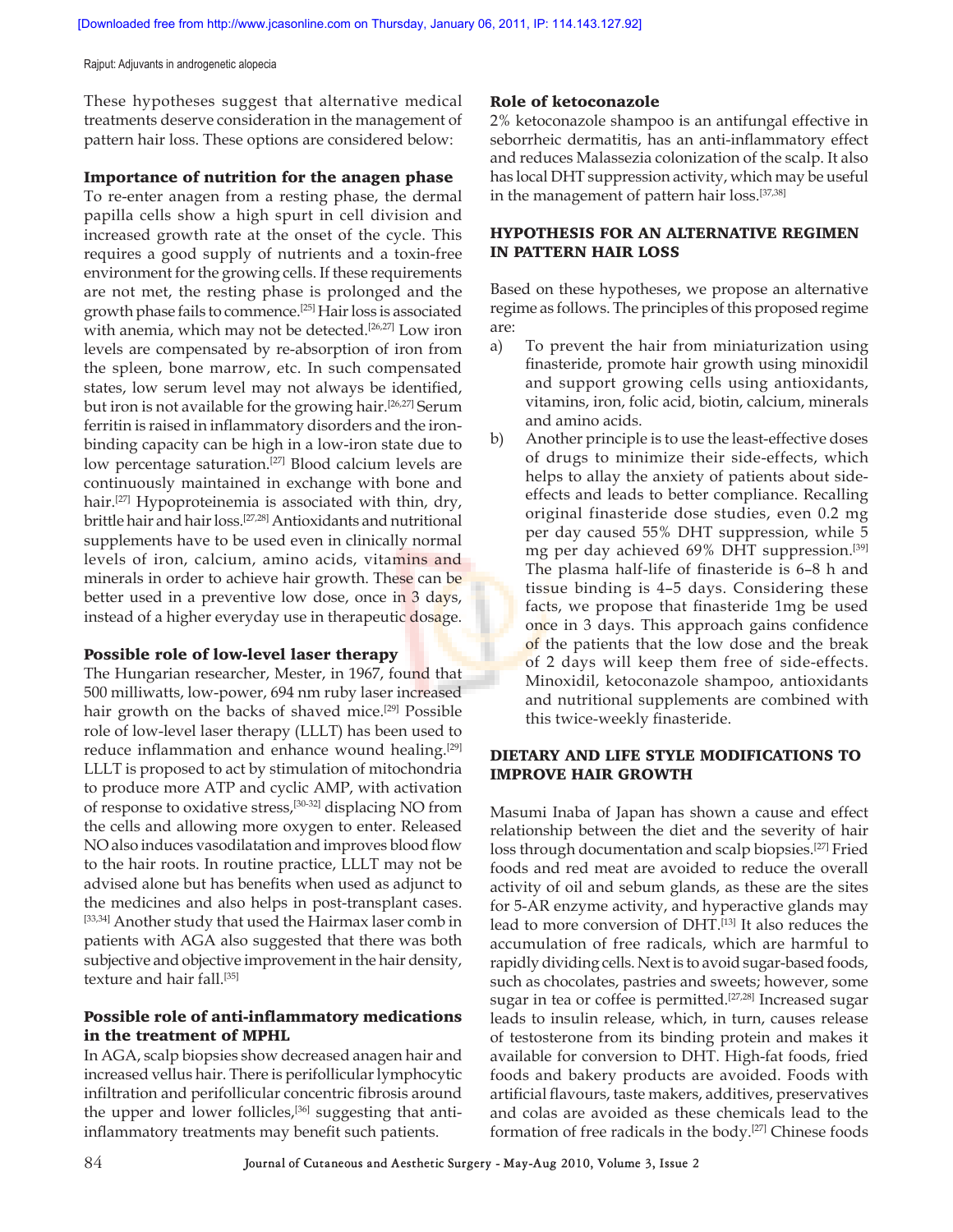made with aginomoto may adversely affect the hair.<sup>[27]</sup> Sprouts, green leafy vegetables, pulses and nuts along with plenty of water a day make up for balanced diet and provide all the nutrients required for healthy and glowing hair.

Avoidance of smoking can be beneficial in hair loss, as nicotine is known to decrease blood flow to the hair follicles by causing vasoconstriction and also leads to accumulation of free radicals in the hair roots thus damaging hair roots.[27] As stated earlier, aerobic exercises may help reduce serum androgen levels<sup>[19,20]</sup> and, therefore, are advocated.

## RESULTS OF OUR EXPERIENCE WITH CYCLICAL THERAPY

A randomized control trial was conducted with four groups of men and women in all ages and all grades of hair loss<sup>[40]</sup>. The study included 500 patients randomly selected, irrespective of age, sex and grade of hair loss. The progress was recorded by digital photographs, folliscopic computerized analysis for density counts per square centimeter and measurement of hair caliber in microns. Patients also had a self-assessment score. The trial showed that the cyclical medicine program was effective.Patients had visible improvement in 2 months and good results in 4 months. Improvement continued as the therapy was continued further. New hair growth was recorded till 18 months. Improvement in hair count at 4 months was 30–52%. Improvement in hair caliber at 4 months was 37-47%. Vellus hair count, which initially was 12–50%, decreased to 5–20% at 4 months.

#### **SUMMARY**

Pattern hair loss, although a global problem, has very limited options available for satisfactory treatment. Conventional minoxidil and finasteride are the only two scientifically proven drugs available, but both need long-term compliance from the patients' side. We seek to hypothesise that antioxidants, diet, exercise and lowlevel laser can be used as adjuvants in combination with minimal doses of finasteride for better compliance and greater efficacy. We also suggest that controlled trials need to be conducted to further establish this hypothesis.

#### REFERENCES

- 1. Stough D. Psychological effect, pathophysiology and management of androgenetic alopecia in men. Mayo Clin Proc 2005;80:1316-22.
- 2. Hunt N, McHale S. The psychological impact of alopecia. Br Med Jour 2005;331:951-3.
- 3. Bhandaranayake I, Mirmirani P. Hair loss remedies-separating facts from fiction. Cutis 2004;73:107-14.
- 4. Ellis JA, Sinclair RD. Male pattern baldness: Current treatments, future prospects. Drug Discov Today 2008;13:791-7.
- 5. Ellis JA, Stebbing M, Harrap SB. Polymorphism of the androgen receptors gene is associated with male pattern baldness. J Invest Dermatol 2001;116:452-5.
- 6. Haber RS, Stough DB. Hair Transplantation, Ch 1. Pathogenesis and Medical Therapy of Male and Female Pattern Hair loss. Maryland, USA: Elsevier Saunders; 2006.
- 7. Choudhry R, Hodgins MB, Van der Kwast TH, Brinkmann AO, Boersam WJ. Localization of androgen receptors in human skin by immunohistochemistry: Implications for the hormonal regulation of hair growth, sebaceous glands and sweat glands. J Endocrinol 1992;133:467-75.
- 8. Diani AR, Mulholland MJ, Shull KL. Hair growth effects of oral administration of finasteride, a steroid 5-alpha reductase inhibitor, alone and in combination with topical minoxidil in the balding stump tail macaque. J Clin Endocrinol Metab 1992;74:345-50.
- 9. Mondaini N, Gontero P, Giubilei G, Lombardi G, Cai T, Gavazzi A, *et al*. Finasteride 5mg and sexual side effects: How many of these are related to nocebo phenomenon? J Sex Med 2007;4:1708-12.
- 10. Olsen EA, DeLong ER, Weiner MS. Long term follow up of men with male pattern baldness treated with topical minoxidil. J Am Acad Dermatol 1987;16:688-95.
- 11. Whiting DA, Jacobson C. Treatment of female androgenetic alopecia with minoxidil 2%. Int J Dermatol 1992;31:800-4.
- 12. Stehle R, Ewing G, Rundegren J, Kohut B. Update of minoxidil from a new foam formulation devoid of propylene glycol to hamster ear follicles. J Invest Dermatol 2005;606:101.
- 13. Bahta AW, Farjo N, Farjo B, Philpott MP. Premature senescence of balding dermal papilla cells *in vitro* is associated with p16 INK4a expression. J Invest Dermatol 2008;128:1088-94.
- 14. Rinaldi F. Pollution, scalp and hair transplants. Hair Transplant Forum Int 2008;18:227.
- 15. Hair loss Learning Center, Data base search access. Available from: http//www.hairlosslearningcenter.org [last accessed 2007 Sep 9].
- 16. Pyo HK, Yoo GH, Won CH, Lee SH, Kang YJ, Eun HC, *et al*. The effect of tripeptide-copper complex on human hair growth *in vitro*. Arch Pharm Res 2007;30:834-9.
- 17. Loshak D. Antioxidant enzymes and lipid peroxidation in the scalp of patients with alopecia areata. J Dermatol Sci 2002:29:85-90.
- 18. Taylor PJ. Big head? Bald head! Skull expansion: Alternative model for the primary mechanism of AGA. Med Hypotheses 2009;72:23-8.
- 19. Daly W, Seegers CA, Rubin DA, Dobridge JD, Hackney AC. Relationship between stress hormones and testosterone with prolonged endurance exercise. Eur J Appl Physiol 2005;93:375-80.
- 20. Ara I, Perez-Gomez J, Vicente-Rodriguez G, Chavarren J, Dorado C, Calbet JA. Serum free testosterone, leptin and soluble leptin receptor changes in a 6-week strength-training programme. Br J Nutr 2006;96:1053-9.
- 21. Tsolakis C, Xekouki P, Kaloupsis S, Karas D, Messinis D, Vagenas G, *et al*. The influence of exercise on growth hormone and testosterone in prepubertal and early-pubertal boys. Hormones (Athens) 2003;2:103- 12. Available from: http://www.hormones.gr/preview.php?c\_id=135 [last acced on 2009 Sep 26].
- 22. Ahtiainen JP, Pakarinen A, Kraemer WJ, Häkkinen K. Acute hormonal and neuromuscular responses and recovery to forced vs maximum repetitions multiple resistance exercises. Int J Sports Med 2003;24:410-8.
- 23. Izquierdo M, Ibáñez J, Häkkinen K, Kraemer WJ, Ruesta M, Gorostiaga EM. Maximal strength and power, muscle mass, endurance and serum hormones in weightlifters and road cyclists. J Sports Sci 2004;22:465-78.
- 24. Baker JR, Bemben MG, Anderson MA, Bemben DA. Effects of age on testosterone responses to resistance exercise and musculoskeletal variables in men. J Strength Cond Res 2006;20:874-81.
- 25. Courtois M, Loussouarm G, Hourseau C, Grollier JF. Aging and hair cycles. Br J Dermatol 1995;132:86-93.
- 26. Eisenberg EL. Hair loss unrelated to Androgenetic Alopecia. Hair Transplant. 4th ed. New York: Marcel Dekker; 2004. p. 67.